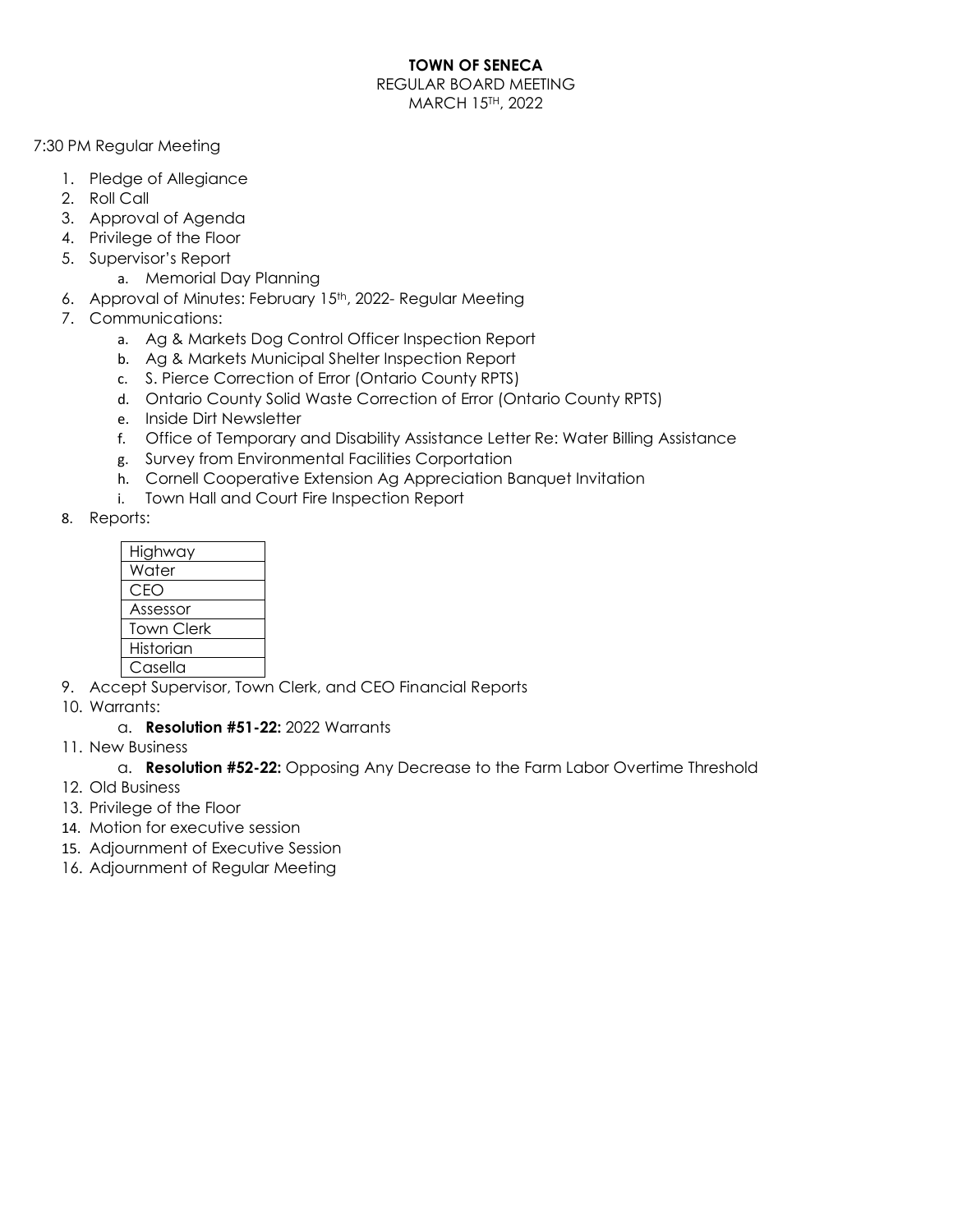## **Resolution # 51-22**

# Authorization to Pay the 2022 Audited Vouchers

| <b>Claim Category</b>       | <b>Claim Numbers</b> | <b>Claim Amount</b> |
|-----------------------------|----------------------|---------------------|
| <b>GENERAL</b>              |                      |                     |
| <b>HIGHWAY</b>              |                      |                     |
| <b>WATER</b>                |                      |                     |
| <b>SEWER</b>                |                      |                     |
| <b>HALL</b>                 |                      |                     |
| <b>STANLEY</b>              |                      |                     |
| SENECA CASTLE               |                      |                     |
| <b>TRUST &amp; AGENCY</b>   |                      |                     |
| <b>WATER CAPITAL SYSTEM</b> |                      |                     |

|  | Ayes   Nays   Abst.   Absent   Motion   Second |  |
|--|------------------------------------------------|--|
|  |                                                |  |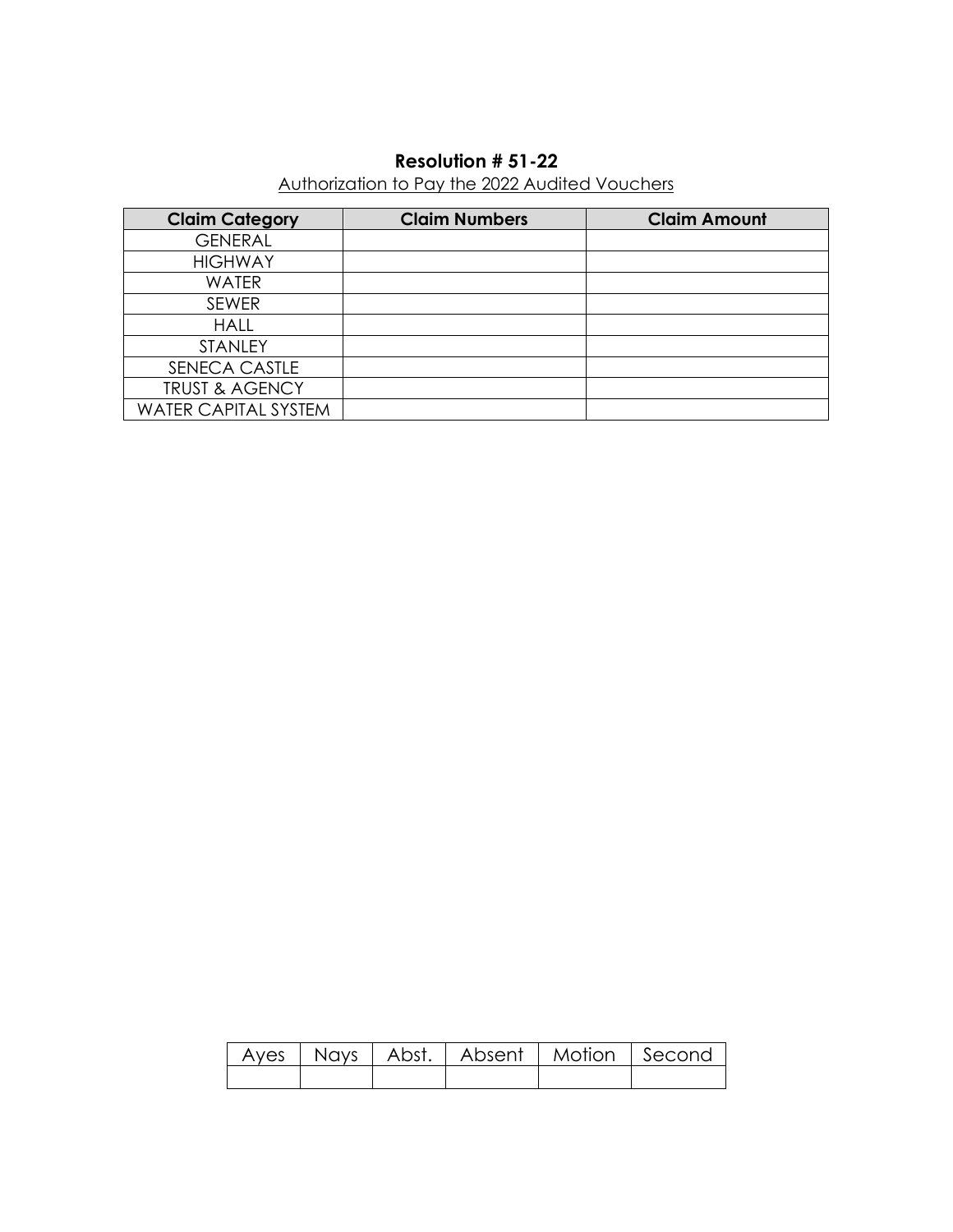### **Resolution #52-22**

#### Opposing Any Decrease to the Farm Labor Overtime Threshold

**WHEREAS,** Agriculture is New York State's largest industry; and

**WHEREAS,** There are 33,400 farms in NYS and 6,900,000 acres of operated farmland; and

**WHEREAS,** Farms are critical components of our regional economy and are necessary to ensure supermarkets are stocked with food; and

**WHEREAS,** The agricultural industry in New Tork State contributed more than \$5.4 billion in agricultural economy sales to the New York economy each year; and

**WHEREAS,** The Farm Laborers Wage Board has proposed to decrease the farm labor overtime threshold from 60 to 40 hours; and

**WHEREAS,** From the outset of the COVID-19 Pandemic, farmers have stepped up and ensured their operations continued and were responsible for donating thousands of pounds of food to local food banks at a time of significant need; and

**WHEREAS,** Western New York Farmers face a tremendous number of challenges outside of their control including changes in consumer demand leading to price change, obtaining labor, climate change, land management policies, foreign market competition, livestock and crop disease; and

**WHEREAS,** in addition to the practical issues related to growing and selling food products, New York farmers have to contend with wavering levels of government regulations including changes in wages and overtime thresholds; and

**WHEREAS,** One of the more pressing issues for the farming community has been mandated overtime requirements since the 25019 Farm Laborers Fair Practice Act, currently gives farmworkers a right to overtime after sixty (60) hours work each week; and

**WHEREAS,** Western New York farmers are reliant on migratory work forces during the short growing season here in Western New York as workers are here for only a few month in the spring and summer ad they have only so many hours each year to get the work done; and

**WHEREAS,** the act does not prohibit the Farm Laborers Wage Board from arbitrary decreasing the overtime threshold again hereby increasing costs to local farms; and

**WHEREAS,** Decreasing the overtime threshold will negatively impact the farming community by increasing costs to farmers, who are already operating under very tight margins and will potentially cut into work opportunities for migrant workers; and

**WHEREAS,** cutting budgeted support levels and drastically increasing costs through government interference should be avoided whenever possible; and

**WHEREAS,** NYS Assembly Deputy Minority Leader Steve Hawley has voiced concern through letters written to Governor Kathy Hochul and NYS Labor Commissioner dated January 31, 2022; and